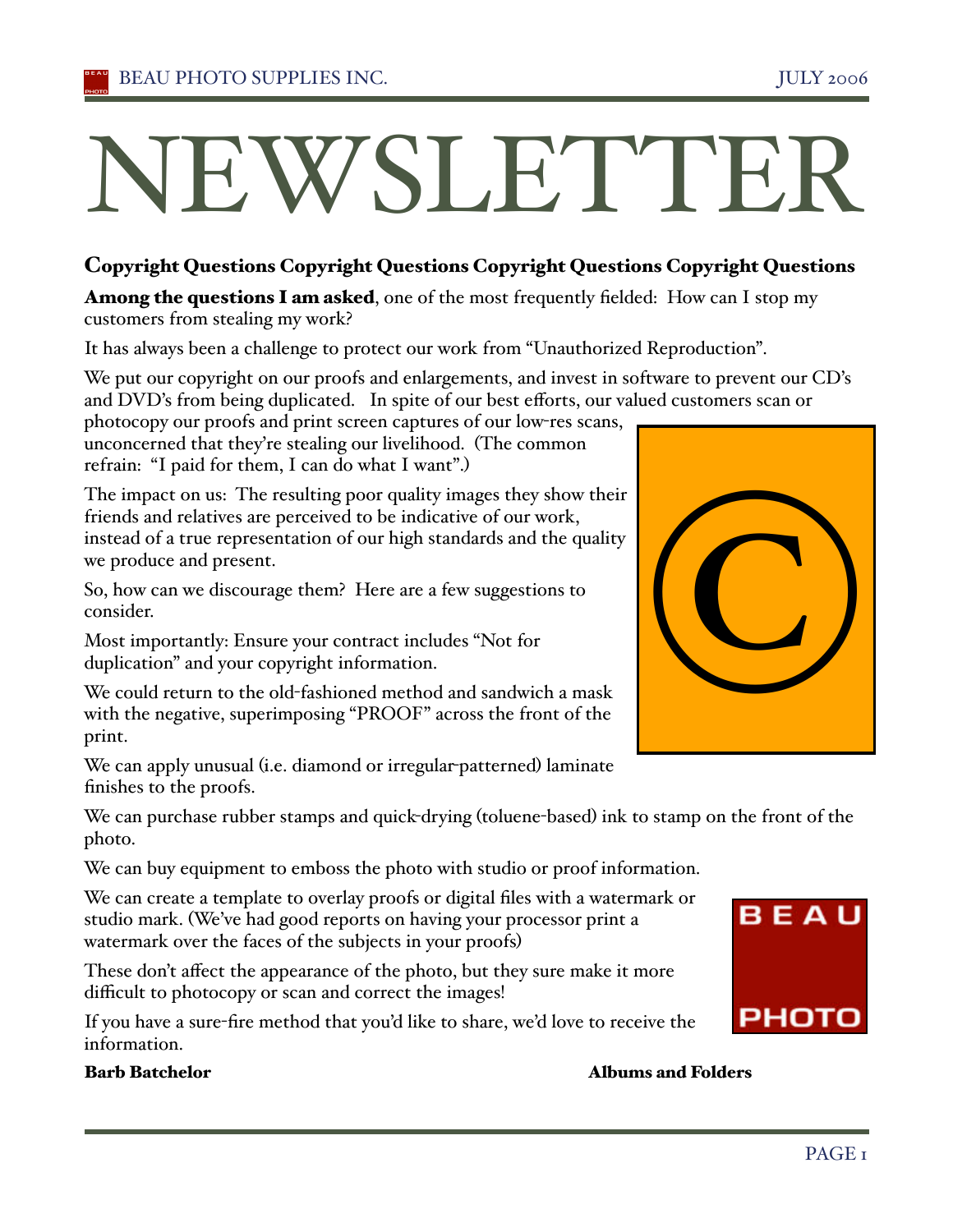# PARKING NEWS .....Worth repeating!

**Do you have the parking blues?** Have you ever driven all the way to Beau Photo and couldn't find parking? Well, Beau Photo has secured yet another parking spot for our valued customers ... Yes that is you! Five not four, but five spots are located just off the lane to the rear of the building. The parking spots are marked "Beau Photo Staff and Customer Parking Only", and are numbered "8, 9, 10, 11 and 12". Do not hesitate to use this parking while shopping at Beau Photo. Also please do not park behind the green building, behind Pauľs restaurant nor Zonda Nellis - you will be towed away!

# RENAISSANCE

# One-of-a-Kind Sale

Every once in a while our suppliers ship items to us in error, which means a great opportunity for you to save! This month, we have a twenty page library bound album, in an embossed Cordova tan cover, with a cameo opening. The regular price for this album is \$233.50, but this month it is on sale for \$198.00. As this is a "oneof-a-kind" album, be sure to come in, or call early! Plus, don't forget that the Leather Album Design Proof books are still on sale. There is still plenty of stock, but they are going fast!



# Deborah Renaissance Album Sales

# FILM AND PAPER NEWS

# Another Holga camera accessory will be arriving soon!

For those wondering how to shoot with 35mm film on your 120mm Holga; you can now place a 35mm adaptor into your Holga, they will sell for \$14.50. We are expecting our shipment in early July.

Also don't forget... that all of our color photo paper is still 10% off for the summer!

# Inkjet paper compatibilty!

For an important inkjet paper update; please note that many of the fine art papers on the market are not compatible with dye based printers such as the Epson 1270, 1280, and 870 as well as all current Canon desktop inkjets. To get optimal results and print longevity, you should use a pigment based printer such as an Epson 2000, 2200 or 2400. Examples of fine art papers that work well with pigment based printers, but not with dye-based ones, are Hahnehmule's Torchon, German Etching and Fine Art Pearl. A reliable indicator of compatibility is to check a paper company's website: if they have a paper ICC profile available for your printer and ink combination, then that paper will likely work well with it.

# Crystal Film Department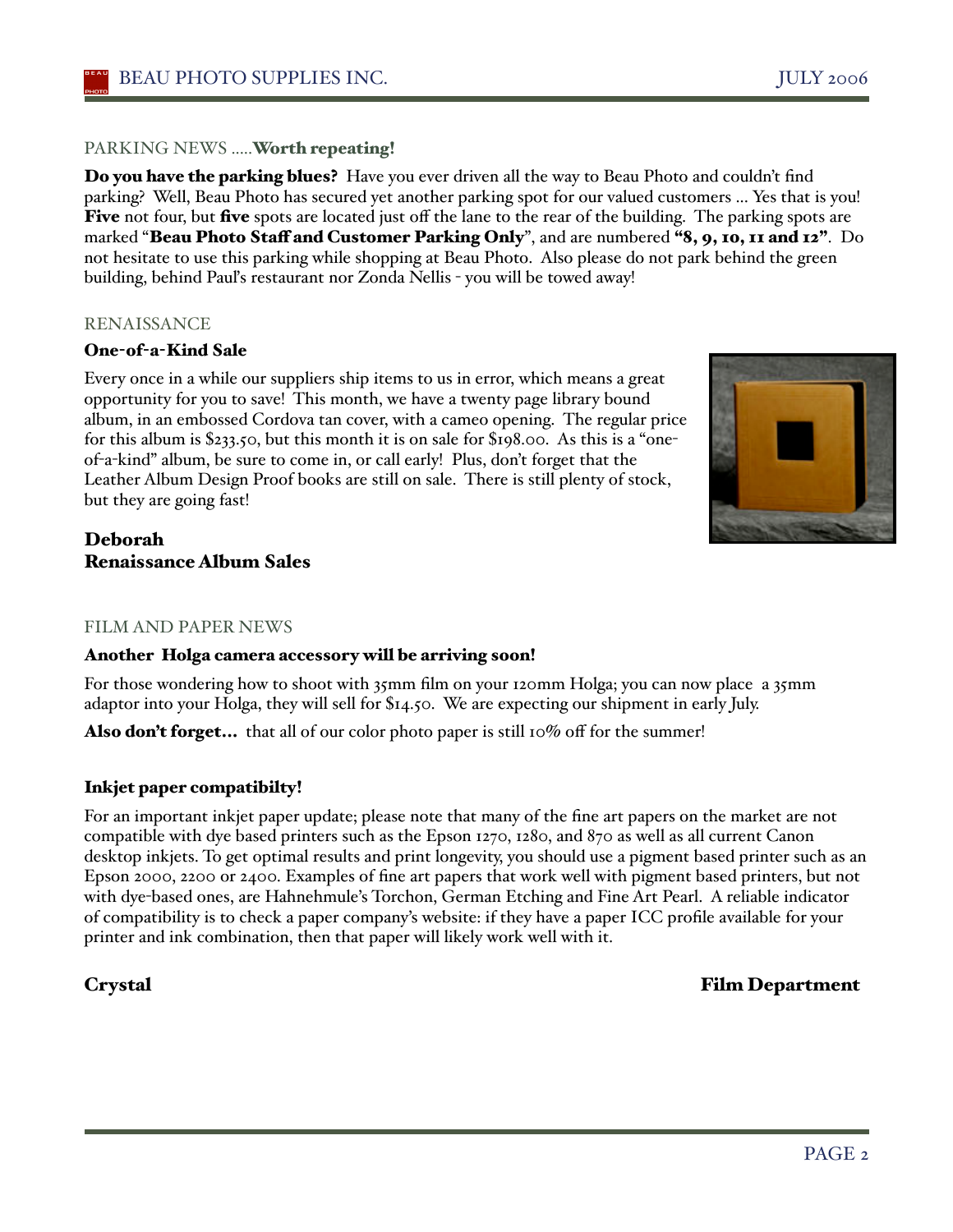# News from "da back"

# Summer is here and so are the DEALS!!

| <b>NIKON</b>               |                 | <b>WAS</b> | <b>NOW</b> |
|----------------------------|-----------------|------------|------------|
| $D_2X_s$                   | coming soon     |            | \$5299.99  |
| $D_2X$                     | big savings     | \$4999.99  | \$4499.99  |
| $D_2Hs$                    | sweet deal      | \$3769.99  | \$3449.99  |
| D70s w18-70 Kit            |                 | \$1339.99  | \$1279.99  |
| SB800                      | flagship flash  | \$499.99   | \$469.99   |
| SB600                      | baby brother    | \$299.99   | \$269.99   |
| <b>CANON</b>               |                 | <b>WAS</b> | <b>NOW</b> |
| 5D                         | full frame      | \$3999.99  | \$3699.99  |
| 30d                        | affordable      | \$1649.99  | \$1549.99  |
| Rebel XT                   | great value     | \$999.99   | \$899.99   |
| Rebel XT Kit               | $w/18-55$ lens  | \$1079.99  | \$999.99   |
| 580 EX                     | big power       | \$579.99   | \$549.99   |
| 430ex                      | next best thing | \$375.99   | \$339.99   |
| <b>LEXAR</b>               |                 |            |            |
| USB 2.0 multi reader       |                 | \$49.99    | \$29.99    |
| <b>HENSEL</b>              |                 |            |            |
| Hensel 2 head kit w/radio  |                 | \$1899.99  | \$1749.99  |
| Hensel 3 head kit w/radio  |                 | \$2899.99  | \$2699.99  |
| Hensel 3 head kit no radio |                 | \$2599.99  | \$2299.99  |



# RENTAL NEWS!

We've doubled the number of digital backs we have in rentals!

Okay, so we went from one to two but we're still excited to be adding a new Hasselblad CFH39 back. This is a 39 megapixel digital back on a Hasselblad H2 body with an 80mm lens. We will also have additional lenses available for rent if you need something a little wider or longer. For all the technical information on this camera, see Mike's write up in this newsletter. This kit will rent for \$650/day. The other great news is that the Hasselblad Ixpress 132C back we already have has dropped to \$450/day with either a Hasselblad 503CW body and lens or a Mamiya RZ body with lens. It may sound expensive to rent a digital back but consider that it is considerably more expensive to purchase one, and once you add up your Polaroids, film, and processing costs, as well as scanning those negs to produce digital files, and the time involved, it sounds like a great deal. If you need more information or want to discuss whether a digital back is right for your job, give Kathy or Mike a call.

# Kathy Rentals

# DIGITAL NEWS – JULY 2006

Or should I say 2001? An interesting little tidbit to see how far we've come in the last 5 years... while cleaning out an old binder, I came across a memory card price-list from February 2001. Price drop on CompactFlash cards! Back then, a 128Mb card sold for \$460, a 660Mb was \$2600 and the largest card available at the time, a whopping 1.2Gb, cost an astronomical \$3900! Yikes! And now in 2006, we have fast 2Gb cards for well under \$200. How times have changed...

# Chris Pro Sales